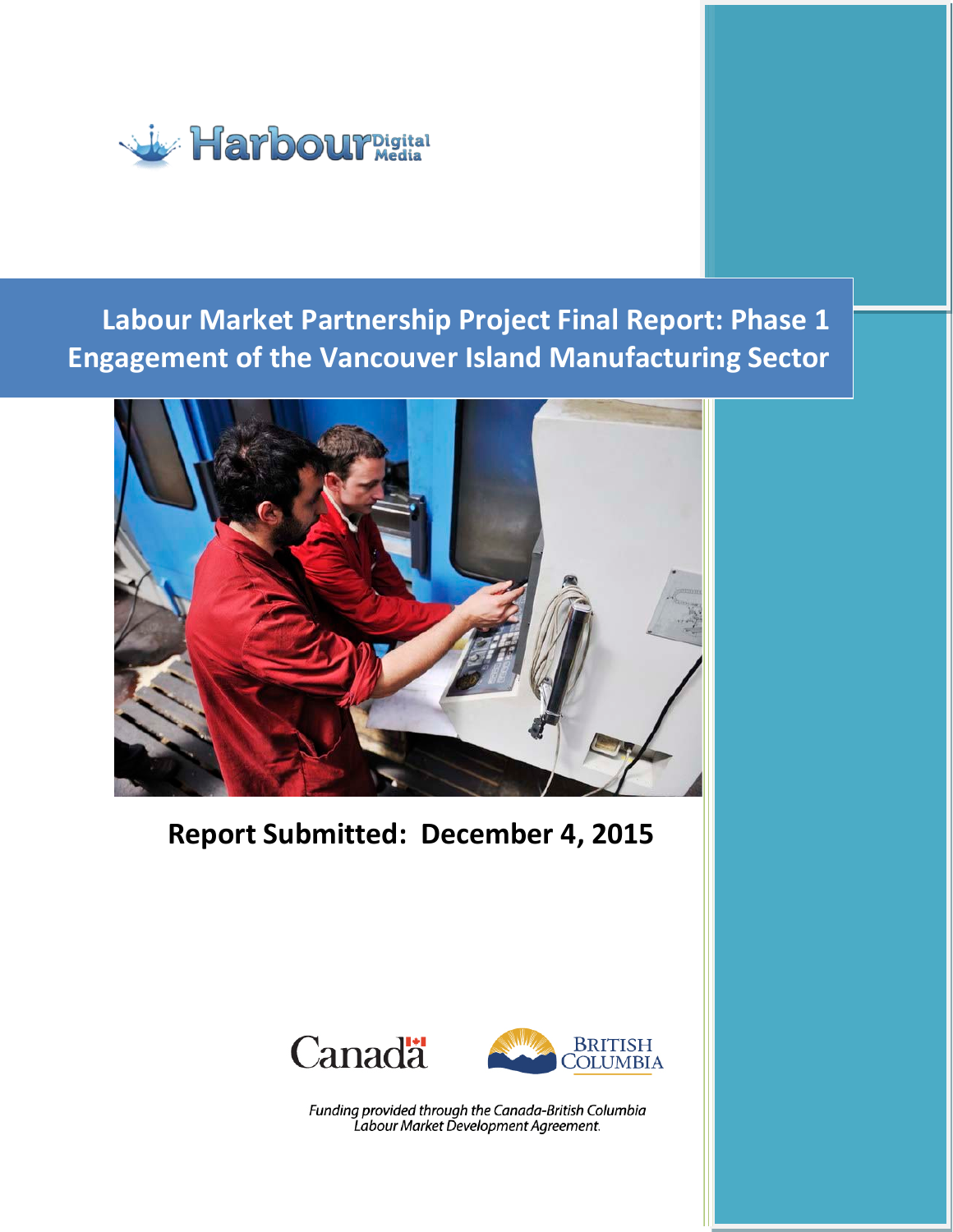

# **Table of Contents**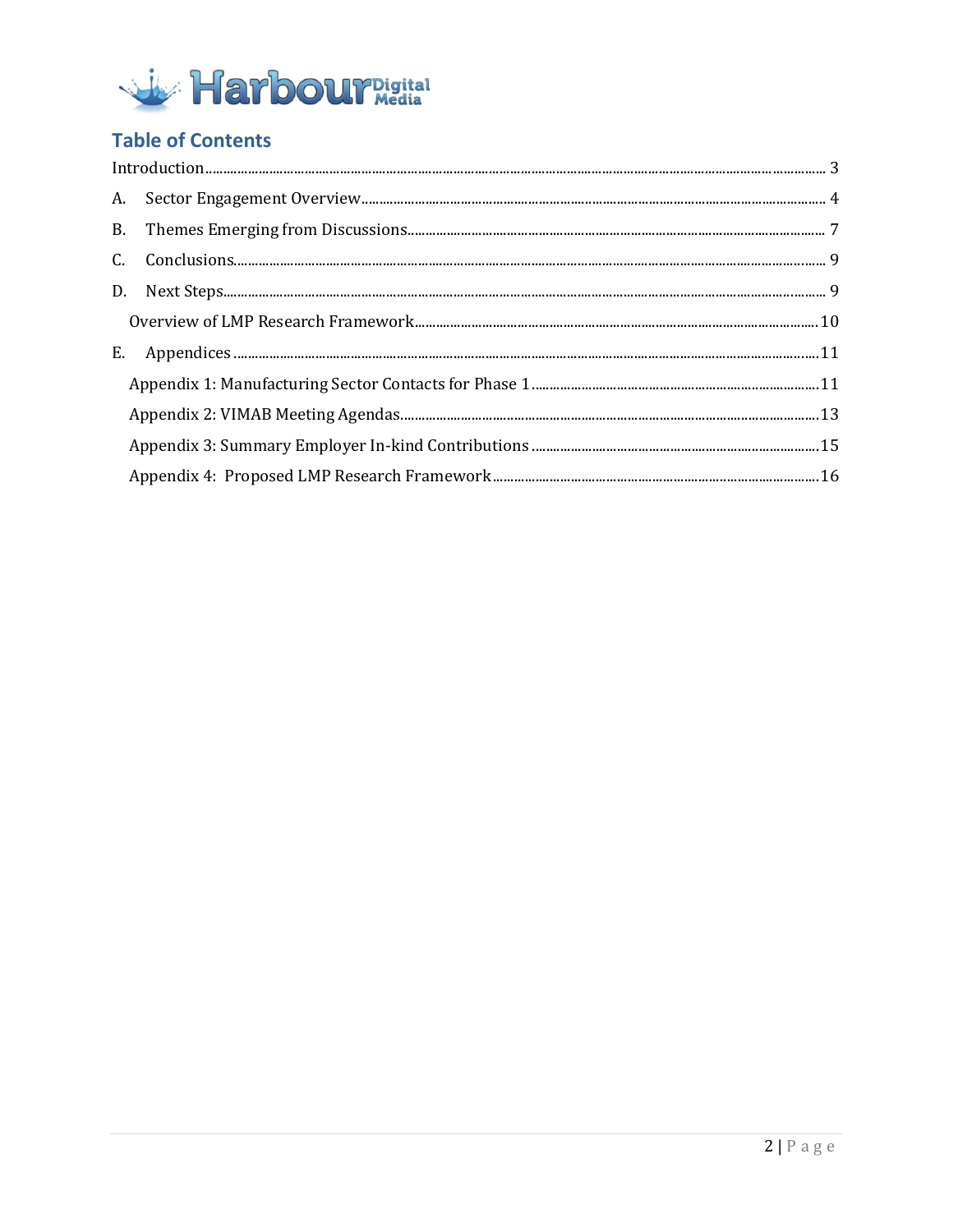

# <span id="page-2-0"></span>**Introduction**

This report highlights the work that Harbour Digital Media (HDM) and its sub-contractor Schmidt & Carbol Consulting have undertaken since mid-September 2015 related to the development of a Labour Market Partnership for the Vancouver Island manufacturing sector. This report provides a summary of activities and findings from Phase 1 (Sector Engagement) activities outlined in the agreement (#C16LMP001) between HDM and the Ministry of Jobs, Tourism, and Skills Training (MJTST).

The report includes the following sections:

- **A. Sector Engagement Overview** This section provides a summary of the companies that were contacted during the engagement phase, the key individuals who have been involved in discussions and interviews and the development of an advisory board for the sector (the Vancouver Island Manufacturing Sector Advisory Board or VIMAB). A description of the board, its members, and its terms of reference are included in this section.
- **B. Themes -** This section includes a summary of interviews and board discussions related to the labour market issues and needs of the manufacturing sector on Vancouver Island.
- **C. Conclusions –** This section provides a brief set of conclusions arising from discussions and meetings.
- **D. Next Steps –** This section provides an overview of steps that are planned as a part of Phase 2 (Labour Market Information research, data collection and analysis).
- **E. Appendices**  Several documents are appended to the report. These appendices are included to provide the reader with a more complete picture of the Phase 1 sector engagement activities and future proposed directions for this labour market partnership.

The approach that HDM and its consulting partner have taken to engage the Vancouver Island manufact[u](#page-2-1)ring sector concerning its labour market issues and needs is consistent with the workplan<sup>1</sup> provided to the Ministry in late July 2015. In this workplan, three engagement strategies were outlined. Briefly, these strategies involved:

- 1. Engaging senior managers or executives from key manufacturing sector companies in an effort to gain their support for the labour market partnership initiative and to identify a preliminary set of labour market issues affecting local industry;
- 2. Expanding the partnership network through additional contact with other companies based on research undertaken by HDM and the advice of initial sectoral partners; and

<span id="page-2-1"></span><sup>&</sup>lt;sup>1</sup> This workplan was provided in the Interim Report and is not repeated here.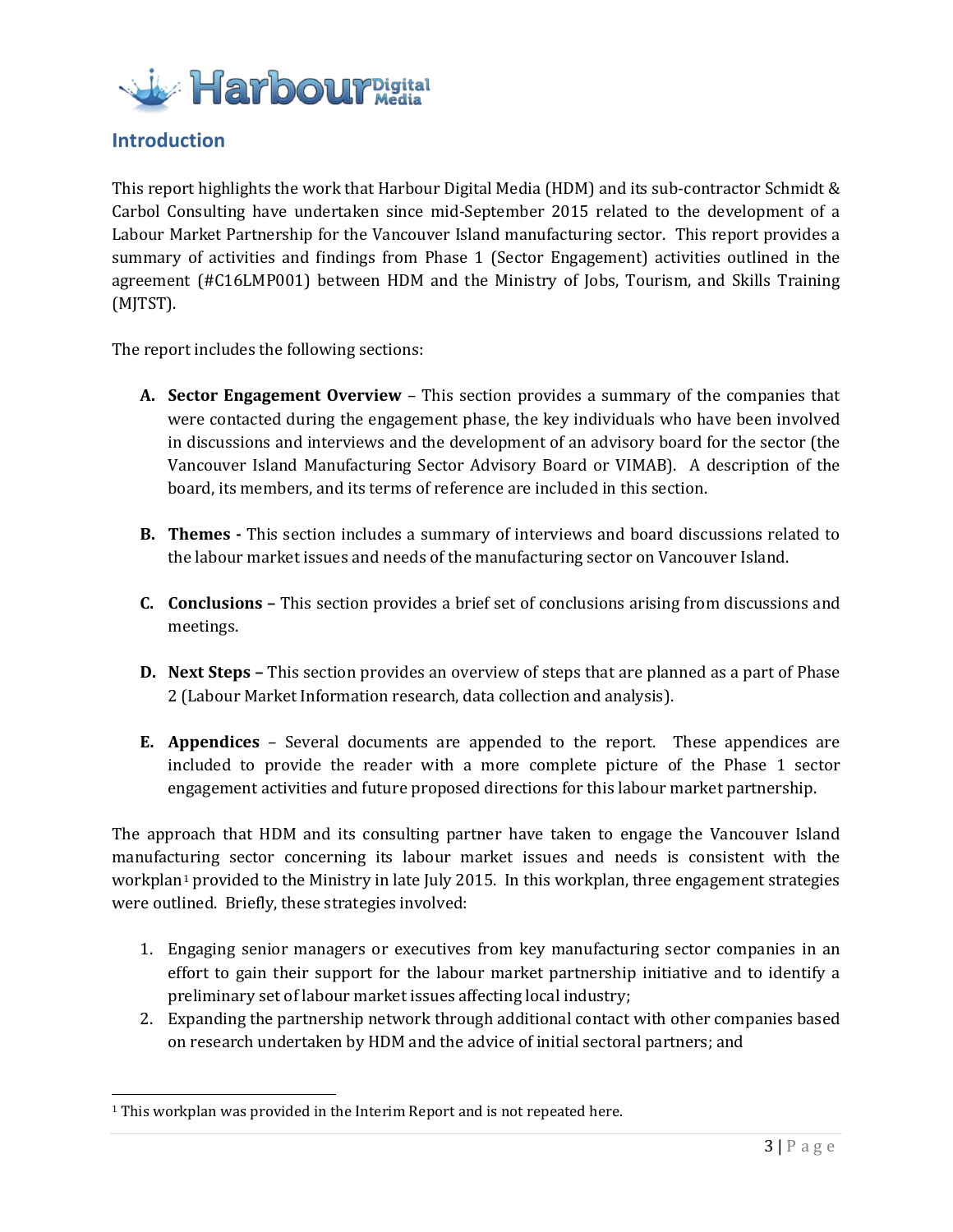

3. Building a functioning advisory board of key sectoral partners and conduct initial meetings with the board.

# <span id="page-3-0"></span>**A. Sector Engagement Overview**

The Vancouver Island manufacturing sector includes approximately 170 companies that are engaged in a wide-variety of manufacturing activities. The customer base for many of these companies extends beyond British Columbia to include other parts of Canada, the United States and other parts of the globe. While the majority of these companies have a presence on the lower or mid-island there are also pockets of manufacturing in the mid- and north-island.

The manufacturing sector on the island is also very diverse. Manufacturing on the island includes the manufacturing of electronic components for a variety of applications including subsea instrumentation and industrial metering, automated controls for a range of remotely operated visual inspection systems, metal fabrication for application in the value-added forest resources sector, and a range of chemical, plastics, hydraulics, compressor, and consumer manufacturing activities.

In Phase 1, HDM has engaged a range of Vancouver Island manufacturing companies in order to and determine the level of interest in the sector in establishing a labour market partnership of the type described in the MJTST guidelines. The initial response has been enthusiastic and the sector partnership initiative is seen as an important opportunity for manufacturing companies on the island to bring forward common issues that are impacting productivity and competitiveness and to collectively find ways to arrive at solutions. Government support for this type of initiative is welcomed and seen as long overdue.

As a part of the Phase 1 sector engagement process, HDM contacted a number of key individuals (via email, telephone and in person) to determine their interest in being involved in a manufacturing sector labour market partnership project that would focus, in the long term, on strategies that could be implemented across the sector to address significant training and development needs and issues. As a part of the Phase 1 engagement activities 29 companies from the Vancouver Island manufacturing sector were contacted concerning their interest in the labour market partnership project. A complete list of the companies, organizations and individuals contacted from September through November 2015 concerning the sector partnership is included in Appendix 1.

Meetings and informal interviews were conducted with a select group of individuals from the companies contacted. Individuals interviewed were very positive concerning the creation of an advisory board for the Vancouver Island manufacturing sector. Two meetings of the Advisory Board were held during Phase 1, one on October 16, 2015 and the other on November 26, 2015. Those present were enthusiastic about the partnership initiative and found the opportunity for Vancouver Island manufacturers to identify common problems issues important. Several of those in attendance indicated that they had no other venue through which they could share common problems and identify solutions.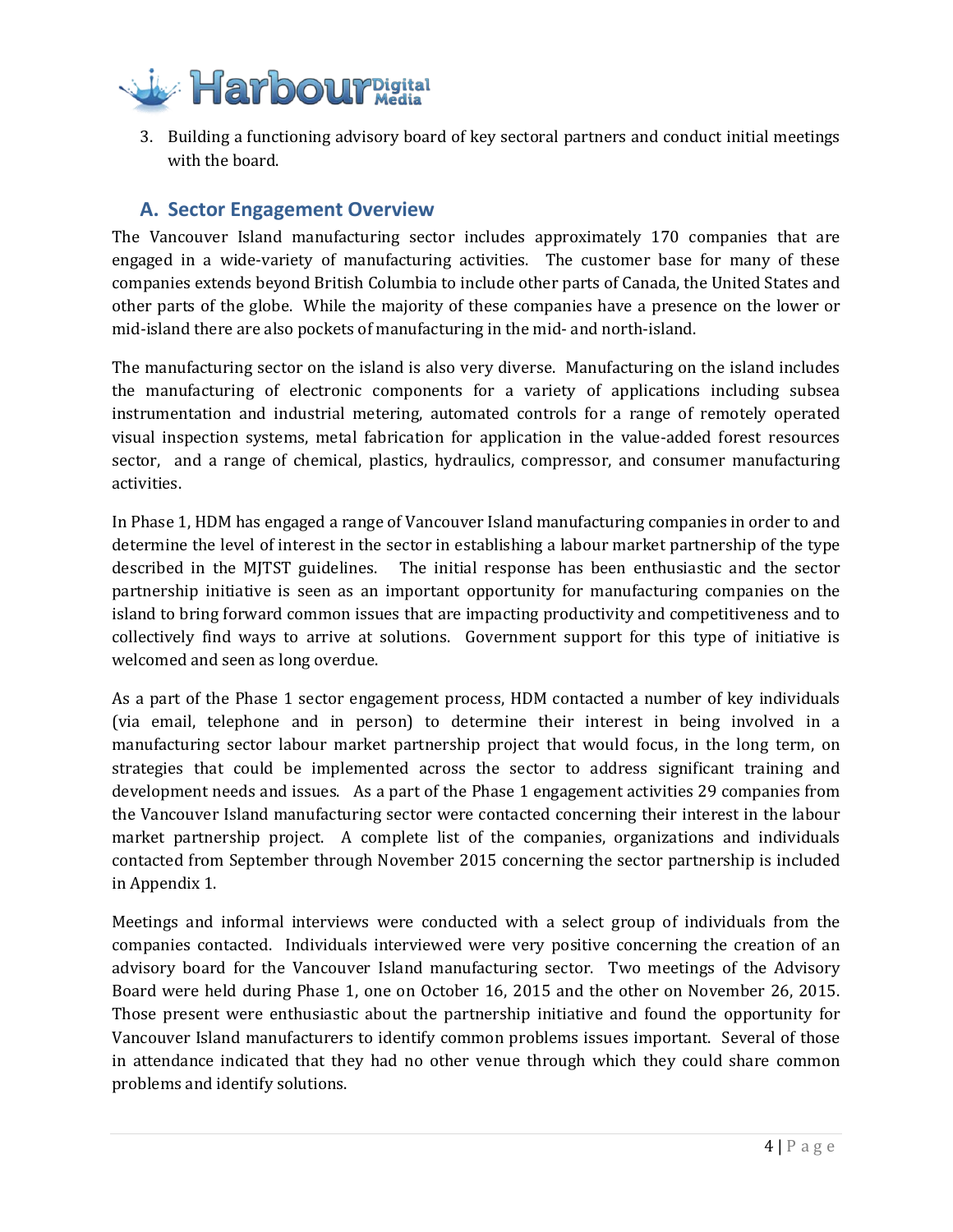

The following table outlines the companies that have been a part of the formative stages of an advisory board for the Vancouver Island manufacturing sector (VIMAB). Meetings of the advisory board were held on October 16<sup>th</sup> and Nov 26<sup>th</sup>. Meeting agendas are found in Appendix 2.

| Company                          | <b>Location</b> | <b>Description of Business</b>                                                                                                                                                                                                                                                                                                                                                                         | Contact(s)/Role                                                                                                                                                                                                          |
|----------------------------------|-----------------|--------------------------------------------------------------------------------------------------------------------------------------------------------------------------------------------------------------------------------------------------------------------------------------------------------------------------------------------------------------------------------------------------------|--------------------------------------------------------------------------------------------------------------------------------------------------------------------------------------------------------------------------|
| Nicholson<br>1.<br>Manufacturing | Saanich         | Manufactures state of the<br>art ring de-barkers for<br>the forestry industry.<br>Customer base is in North<br>and South America, and<br>northern Europe.                                                                                                                                                                                                                                              | Mike Smothers -<br><b>Manufacturing Manager</b><br>(smothersmd@nmbc.com)                                                                                                                                                 |
| <b>Pacific Energy</b><br>2.      | Duncan          | Manufactures wood and<br>gas stoves, fireplaces and<br>inserts.                                                                                                                                                                                                                                                                                                                                        | Chuck Richardson - Director<br><b>Human Resources</b><br>(Chuck.Richardson@pefp.net)                                                                                                                                     |
| Schneider<br>3.<br>Electric      | Saanich         | Schneider Electric Canada<br>is part of large global<br>corporation (170,000<br>employees) that provides<br>a range of energy<br>management and<br>automation technologies<br>designed to reduce power<br>consumption. The<br>Saanich operation was<br>formerly a company<br>called Power<br>Management and<br>specializes in high end<br>electric meters for large<br>scale commercial<br>operations. | Jennifer Jacques - Plant<br>Manager / Global Supply Chain<br>(jennifer.jacques@schneider-<br>electric.com)<br>Lynn Brown - HR Manager,<br>Manufacturing & Plant<br>Operations<br>(Lynn.Brown@schneider-<br>electric.com) |
| 4.<br>Epicure                    | Saanich         | Epicure is a food<br>manufacturer and direct<br>sales business committed<br>to providing clean,<br>wholesome ingredients to<br>inspire time-starved<br>people to eat healthy and<br>delicious food.                                                                                                                                                                                                    | Michelle Gagnon - Vice<br>President People<br>(mgagnon@epicure.com)                                                                                                                                                      |
| 5.<br>VMAC                       | Nanaimo         | <b>VMAC</b> (Vehicle Mounted<br>Air Compressors) is the<br>world-leading                                                                                                                                                                                                                                                                                                                               | Stuart Coker - Director of<br><b>Operational Excellence</b><br>(stuart coker@vmacair.com)                                                                                                                                |

# *Table 1: Vancouver Island Manufacturing Sector Board Members*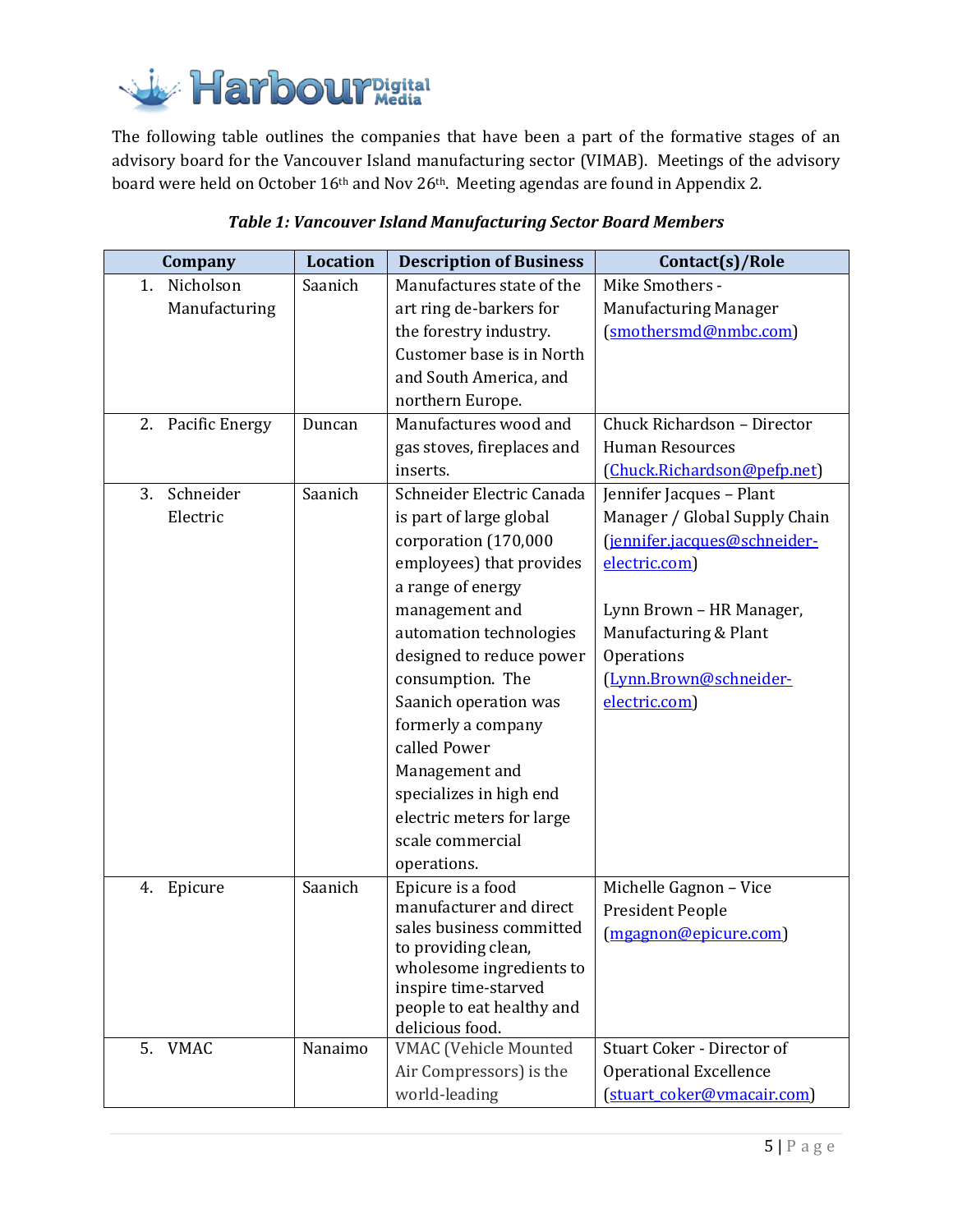

| Company                               | <b>Location</b> | <b>Description of Business</b>                                                                                                                                                                                                                                                                                                           | Contact(s)/Role                                                                                     |
|---------------------------------------|-----------------|------------------------------------------------------------------------------------------------------------------------------------------------------------------------------------------------------------------------------------------------------------------------------------------------------------------------------------------|-----------------------------------------------------------------------------------------------------|
|                                       |                 | manufacturer of truck<br>mounted mobile air<br>compressors, used in a<br>wide spectrum of<br>industries: oil and gas,<br>mining, transportation,<br>mobile tire service,<br>municipal operations and<br>public works.                                                                                                                    | Chris Larsen - HR & Special<br>Projects Manager<br>(chris_larsen@vmacair.com)                       |
| Viking Air<br>6.                      | Saanich         | Viking Air manufactures a<br>range of short range land,<br>sea, and air utility<br>vehicles (aircraft) which<br>are designed to operate in<br>challenging conditions<br>and harsh environments.<br>Viking manufactures the<br>twin and single engine de<br>Havilland Otter, the<br>Beaver, and a range of<br>other world class aircraft. | Robin Ambrose - Director,<br><b>Human Resources</b><br>(robin.ambrose@vikingair.com)                |
| Coastland<br>7.<br>Wood<br>Industries | Nanaimo         | Coastland is a North<br>American leader in mill<br>technology which results<br>in high quality veneer<br>products for its Canadian<br>and global customers.                                                                                                                                                                              | Doug Pauze, General Manager,<br>Manufacturing<br>(dpauze@coastlandwood.com)                         |
| Inuktun<br>8.<br>Services, Ltd.       | Nanaimo         | Inuktun designs and<br>manufactures remotely<br>operated vehicles and<br>modular robotic systems<br>for use in confined spaces<br>and hazardous<br>environments.                                                                                                                                                                         | Colin Dobell, CEO<br>(colin@inuktun.com)<br>Richelle Eck, Engineering<br>Manager (reck@inuktun.com) |
| Natural Glacier<br>9.                 | Fanny           | <b>Bottled</b> water<br>manufacturer.                                                                                                                                                                                                                                                                                                    | Alex Lai, General Manager                                                                           |
| Waters<br>10. Natural                 | Bay<br>Courtney | <b>Natural Pastures</b>                                                                                                                                                                                                                                                                                                                  | (alexlai@ngwcanada.com)<br>Doug Smith, Operations                                                   |
| Pastures<br>Cheese                    |                 | produces a range of<br>artisanal and traditional<br>cheeses for the consumer<br>and wholesale markets.                                                                                                                                                                                                                                   | Manager<br>(doug@naturalpastures.com)                                                               |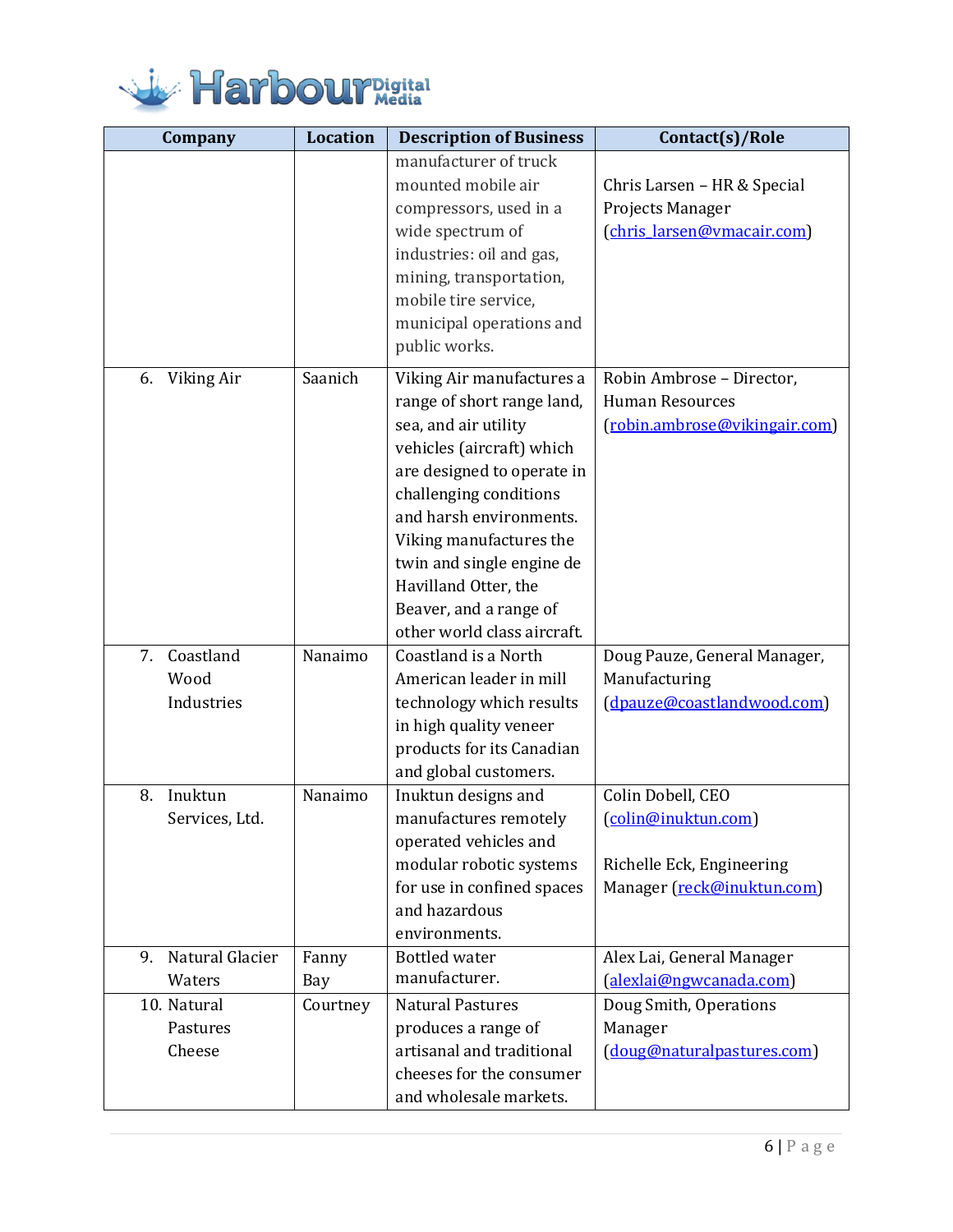

# <span id="page-6-0"></span>**B. Themes Emerging from Discussions**

A number of issues related to skills training and development that could benefit from a broader, sector-wide training and development strategy. These included:

- $\triangleright$  The development of business knowledge (also referred to as business savvy) on the part of staff at all levels of organizations;
- $\triangleright$  Skill development in the trades (including industry specific requirements);
- $\triangleright$  Soft skills development in the areas of leadership and management;
- $\triangleright$  The inability of post-secondary institutions to address learning needs through the provision of customized programs (a coordinated approach is of interest to the sector);
- $\triangleright$  Company capacity to deal with training and development planning; and
- $\triangleright$  Developing ROI frameworks for training & learning strategies that link to improving efficiency and productivity.

Based on an analysis of the individual interviews and the discussions that took place at the meetings on October  $16<sup>th</sup>$  and November  $26<sup>th</sup>$  the following themes and issues (in no order of priority) impacting companies in the Vancouver Island manufacturing sector were identified:

- **1.** *Staff development and training in union vs. non-union environments* (e.g. questions were raised about the viability of participative management in a union environment and the lack of buy-in from unions is a problem/challenge);
- **2.** *Capacity* Companies identified that large and small manufacturers have a 'differential ability' (or capacity) to address training needs (e.g. companies such as Schneider have the ability to tap into programs offered by a large organization on issues such as LEAN transformation or leadership; smaller companies have to try to address these issues on their own with more limited resources).;
- **3.** *Change management, capacity to change and change 'fatigue'* These issues were identified in relation to broader discussions concerning LEAN initiatives (at least three companies at the table spoke about their LEAN approaches). These discussions also focused on the need for change in a company's culture and the mindset of individual staff and managers. Those who struggle the most with change are often those with the greatest technical skills. An additional issue faced by companies is helping managers to change and to become leaders.
- **4.** *Improving productivity* This issue was seen as 'doing more with the same' and was one of the reasons that companies have adopted LEAN as a business philosophy/strategy.
- **5.** *Soft skills* The interviews and group discussion centred on various aspects of soft skills including the development of leadership and communication skills among workers at all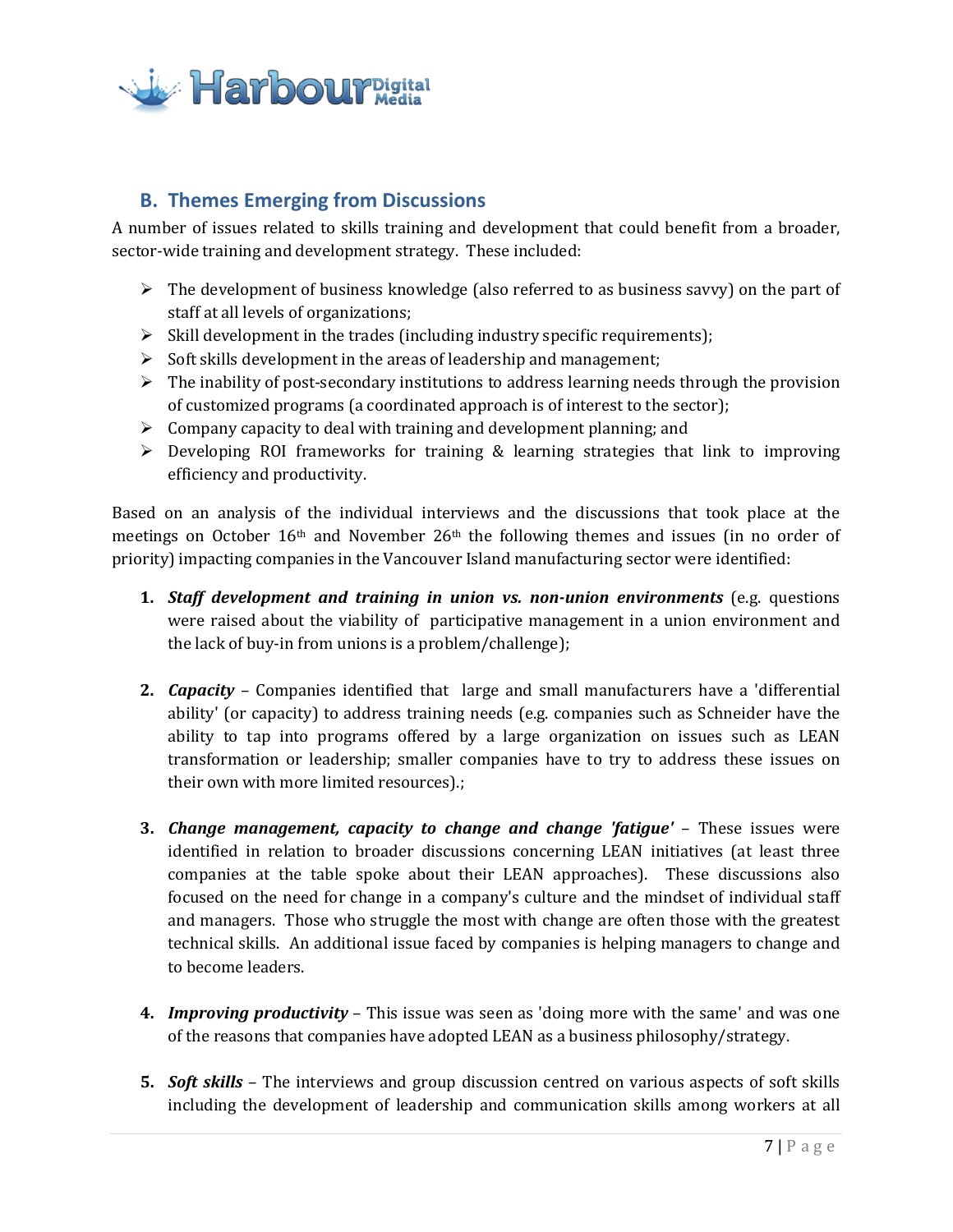

levels of a company. Establishing working environments where accountability is a part of the work culture is also seen as a key training and development issue. For most of those having employees with these skills has a direct bearing on company *productivity and efficiency*. Companies hire those with the best soft skills and train staff, where necessary, for the technical skills that they need. Also, some suggested that it is very difficult to 'inculcate' soft skills in an organization. These suggestions 'fly in the face' of the so-called technical skills gap that has become part of the folklore of traditional Canadian labour market information.

- **6.** *Business Knowledge* There was general agreement among board members that staff across organizations lack business knowledge. The lack of understanding of how businesses operate on the part of some employees is seen as a barrier to overall business productivity.
- **7.** *Metrics* Although not a major part of the interviews or the meeting conversation, the notion of the measurement of the impact of training (presumably on productivity and efficiency) was mentioned as an important part of what at least one company does in relation to staff training and development. This issue will need to be pursued in more detail at subsequent meetings and through the background research that will be undertaken in moving forward to future phases of this project.

Some other observations made by members of the advisory board are also worth noting. These are:

- $\triangleright$  Island companies (particularly those on the south island) have a more difficult time attracting individuals due to the cost of living;
- $\triangleright$  Companies (particularly those that do not have internal training resources) always seek the most cost-effective approaches to training. Local institutions (i.e. colleges and universities) often charge too much for the services and programs that they are offering. Traditional approaches to training do not work. What is required are training solutions that are available in the workplace and are customized to meet specific training needs. Programs that are of interest to the sector should also include mentoring and secondment opportunities;
- $\triangleright$  Qualifications for the foreign worker program are too complex and cost-prohibitive as currently structured. As a result very few companies (if any) are interested in participating or considering the use of foreign workers to meet specific skills gaps;
- $\triangleright$  In general, board members felt that not enough information is readily available concerning government programs and initiatives that might support the work of the sector; and
- $\triangleright$  The ability to attract new talent to the manufacturing sector is inhibited by a lack of general information about the sector. In many ways, the sector and the activities of companies that are a part of it are one of the "best kept secrets" on the island.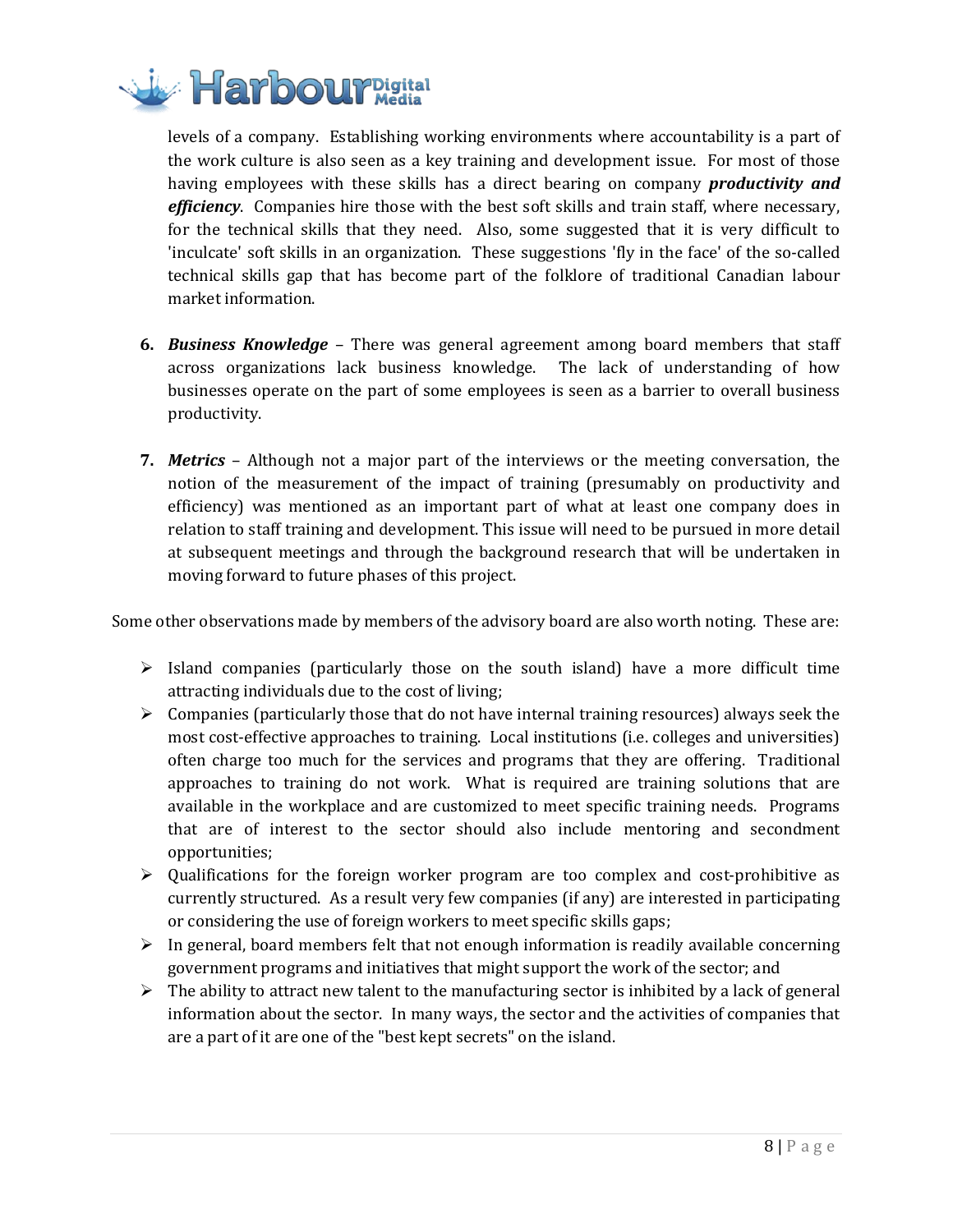

# <span id="page-8-0"></span>**C. Conclusions**

It is clear from the interviews and discussions that a number of the issues outlined above could become the focus of that could lend themselves to the development of cross-sectoral strategies. For example, the cross-sectoral issues that could become a focus for future labour market research, strategy development, pilot implementation and evaluation. These general cross sector issues are:

- $\triangleright$  Development of business knowledge;
- $\triangleright$  Development of a range of soft skills (i.e. leadership, communications, personal accountability);
- $\triangleright$  Development of industry-specific change management/leadership programs;
- $\triangleright$  Development of programs to deal with cross-generational issues in the workplace;
- $\triangleright$  Development of sector information resources (i.e. information about and for the sector).

VIMAB members have indicated their commitment to a multi-phase partnership process that will be used to identify common needs, develop and implement strategies to address these needs, and to evaluate the impact of the results of their efforts. Board members have committed their time and energy to the initial phase of the project and are keen to see the work continue in future phases of the project (see Appendix 3 for an overview of in-kind contributions from the sector). There is a strong feeling that while individual companies may benefit from the initiative it is more important that the sector as a whole benefits.

## <span id="page-8-1"></span>**D. Next Steps**

Given the commitment that board members have displayed through their participation in the first phase of this labour market partnership project, HDM has indicated to the board that it will pursue funding for Phase 2 of the project. A proposal for Phase 2 funding will be submitted to the Ministry in December. Phase 2 involves the collection of sector-specific labour market information that will be used as a base for the development of strategies by the board in Phase 3 of the project.

HDM has proposed the following process to collect and analyze sectoral labour market information.

- 1. Review Current Labour Market Information for the Sector
- 2. Conduct Primary Research for the Sector this will involve the development, administration, and analysis of survey and interview data;
- 3. Analyze the Results (of the primary and secondary research);
- 4. Arrive at Conclusions and Recommendations (based on input from the Advisory Board); and
- 5. Advisory Board Review of Findings and Recommendations (final review of Phase 2 report).

The following flow chart illustrates the steps involved in the Phase 2 research process.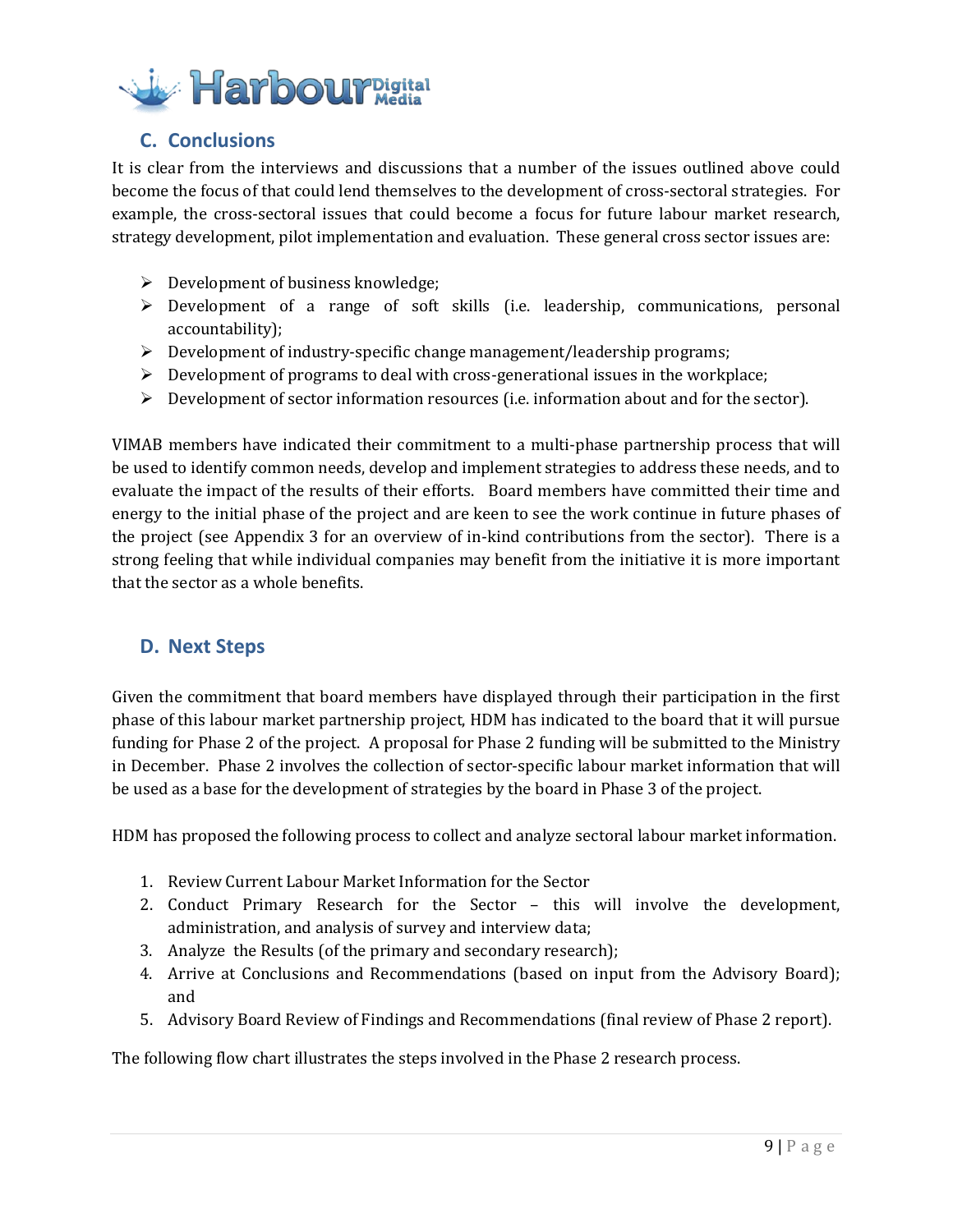<span id="page-9-0"></span>

# **Overview of LMP Research Framework**



Additional details concerning the proposed Phase 2 labour market research approach is provided in Appendix 4.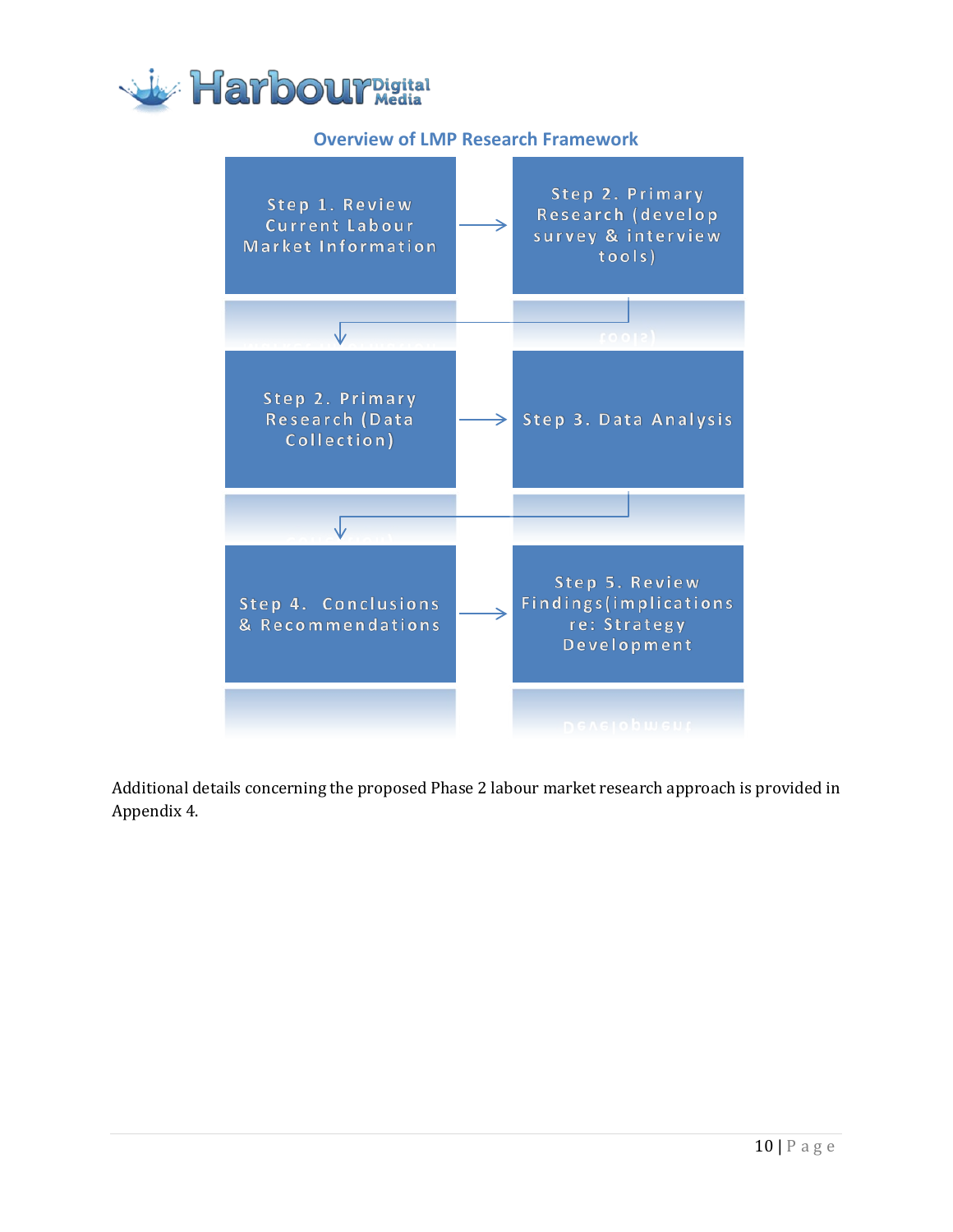

# <span id="page-10-1"></span><span id="page-10-0"></span>**E. Appendices**

# **Appendix 1: Manufacturing Sector Contacts for Phase 1**

| Company                          | <b>Contact</b>                          | <b>City</b>      |
|----------------------------------|-----------------------------------------|------------------|
| <b>Coastland Wood Industries</b> | Doug Pauze                              | Campbell River   |
| <b>Epicure Selections</b>        | Michelle Gagnon                         | Victoria         |
| <b>Inuktun Services Ltd</b>      | Colin Dobell / Richelle Eck             | Nanaimo          |
| <b>Natural Glacier Waters</b>    | Alex Lai                                | Fanny Bay        |
| <b>Natural Pastures Cheese</b>   | Doug Smith                              | Courtenay        |
| Nicholson Manufacturing          | Mike Smothers                           | Victoria         |
| Pacific Energy                   | Chuck Richardson                        | Duncan           |
| Schneider Electric               | Jennifer Jacques / Lynn<br><b>Brown</b> | Victoria         |
| Viking Air                       | Robin Ambrose                           | Victoria         |
| <b>VMAC</b>                      | Chris Larsen / Stuart Coker             | Nanaimo          |
| Pro Mac Manufacturing            | Scott MacKay / Karen<br>Coward          | Duncan           |
| <b>Seamore Marine</b>            | Robin Li                                | Nanaimo          |
| <b>Atlas Manufacturing</b>       | David Freeman                           | Courtenay        |
| <b>Coastal Windows</b>           | (generic web contact)                   | Nanaimo          |
| <b>CR Metal Fabricators</b>      | (generic web contact)                   | Campbell River   |
| Daigle Welding & Marine          | (generic web contact)                   | Campbell River   |
| <b>Electrowear Manufacturing</b> | (generic web contact)                   | Parksville       |
| Fanny Bay Oysters                | <b>Brian Yip</b>                        | <b>Union Bay</b> |
| <b>Island Truss</b>              | (generic web contact)                   | Courtenay        |
| North Island Chrome              | (generic web contact)                   | Campbell River   |
| <b>Plastics Plus Fabricating</b> | (generic web contact)                   | Campbell River   |
| <b>Shelter Point Distillery</b>  | (generic web contact)                   | Campbell River   |
| Southside Welding                | (generic web contact)                   | Campbell River   |
| Tilray                           | (generic web contact)                   | Nanaimo          |
| <b>Wolf Boats</b>                | (generic web contact)                   | Courtenay        |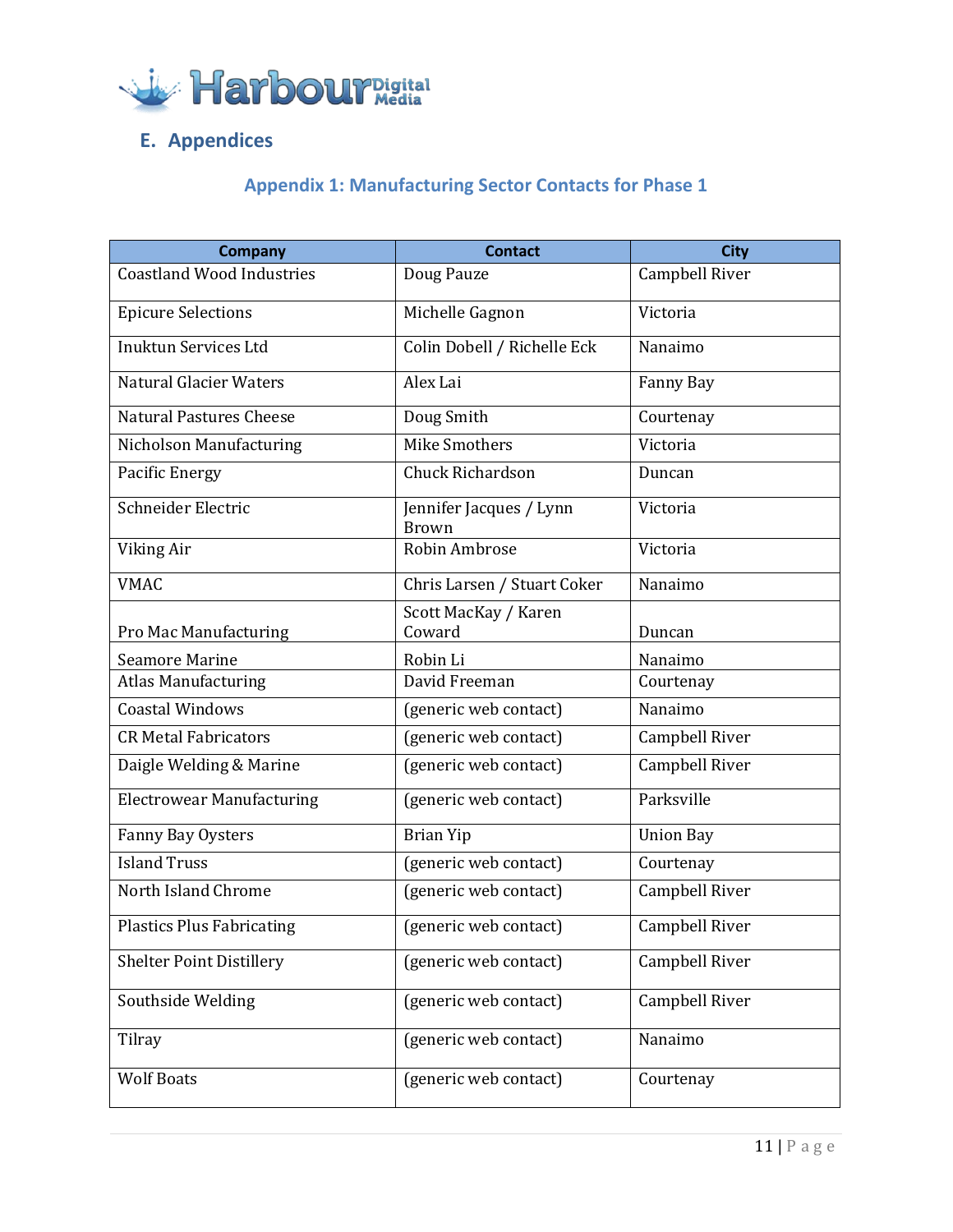

| Company                            | <b>Contact</b>        | City           |
|------------------------------------|-----------------------|----------------|
| <b>York Portable Machine Tools</b> | (generic web contact) | Campbell River |
| Canadian Electrical Vehicles       | Randy Holmquist       | Parksville     |
| Coastal Transportation & Storage   | Craig Skene           | Comox          |
| Micron Machine Works               | (generic web contact) | Port McNeill   |

In addition to the companies contacted, the following individuals and organizations were also canvassed concerning their advice on companies that could or should be included in the partnership.

| Company                                            | <b>Contact</b> | <b>City</b>    |
|----------------------------------------------------|----------------|----------------|
| Hayes, Little & Stewart                            | Tara Benham    | Duncan         |
| <b>Invest Comox Valley</b>                         | Geoff Crawford | Comox          |
| Campbell River Councilor                           | Colleen Evans  | Campbell River |
| <b>Innovation Island Technology</b><br>Association | Paris Gaudet   | Nanaimo        |
| <b>Comox Valley Chamber</b>                        | Dianne Hawkins | Comox          |
| <b>Small Business BC</b>                           | George Hunter  | Vancouver      |
| Nanaimo Economic Development<br>Corporation        | Peter McGee    | Nanaimo        |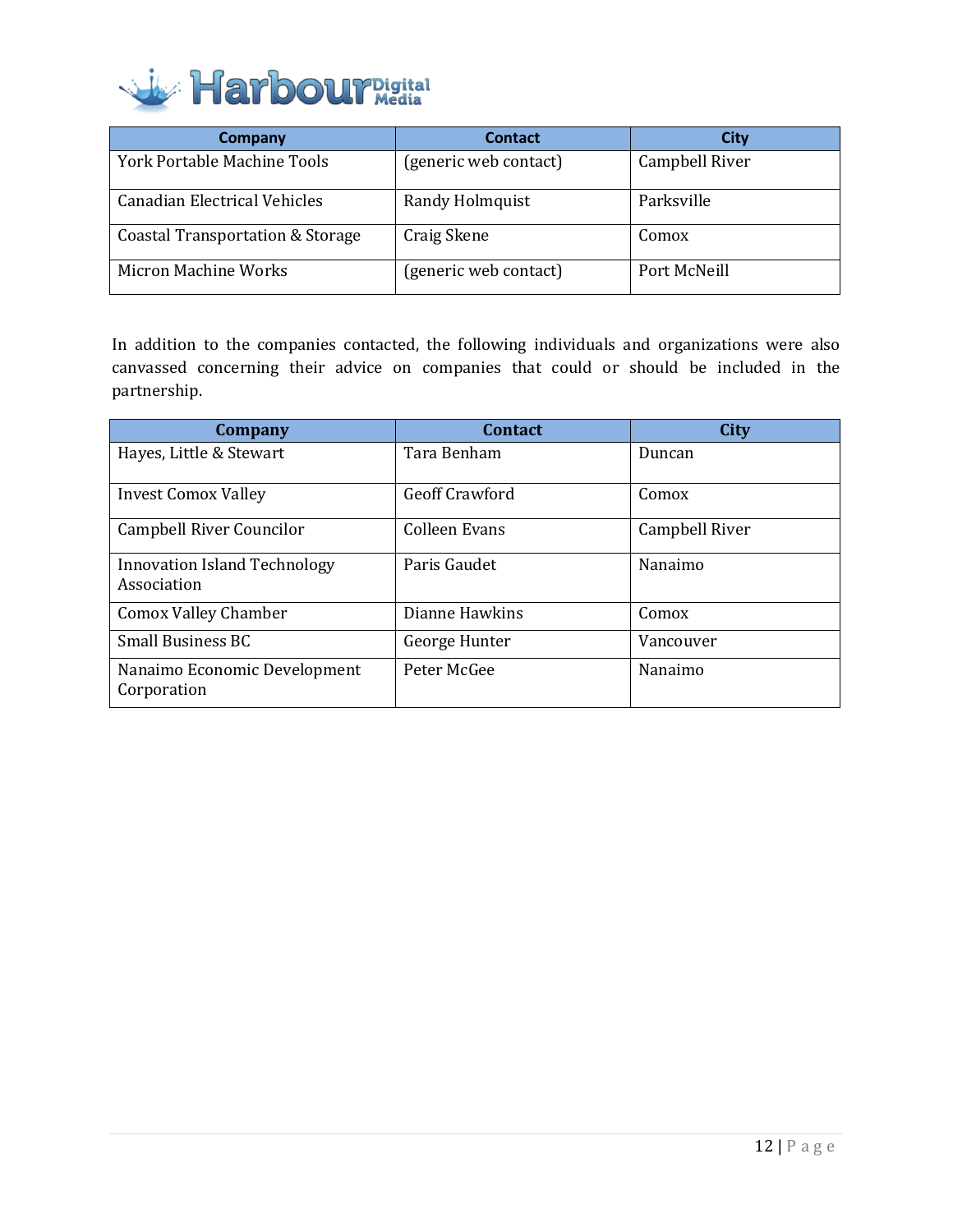<span id="page-12-0"></span>

# **Appendix 2: VIMAB Meeting Agendas**

### **Meeting #1: Agenda: October 16, 2015**

- **1.** Introductions
- **2.** Meeting Objectives
	- a. To establish the terms of reference (i.e. scope) for a Vancouver Island Manufacturing Sector Advisory Board (structure, purpose, goals)
	- b. To begin the process of identifying key skills training issues affecting the sector
	- c. To identify other companies that should be included on the Advisory Board
	- d. To provide an opportunity for individuals and companies to network and become aware of best training practices
	- e. To become familiar with some of the current research related to training and its impacts on productivity and workforce development
	- f. To help individuals and companies understand the expectations associated with the LMP program
- **3.** Brief LMP/VIMAB program overview
- **4.** Roundtable discussion
	- a. Overview of each company overview of what they do; who their customers are
	- b. Identification of key issues affecting training, skills for each company skills gaps (could include discussions related to supply chain weaknesses - skills gaps with suppliers; union - non-union issues)
	- c. Terms of Reference discussion Structure, purpose, goals of Van Island Manufacturing Sector Advisory Board
	- d. Key companies that should also be considered for inclusion on the advisory board
- **5.** Expectations of your future involvement meetings, review of summary documents
- **6.** Background research (time permitting)
- **7.** Next Steps and Closing Comments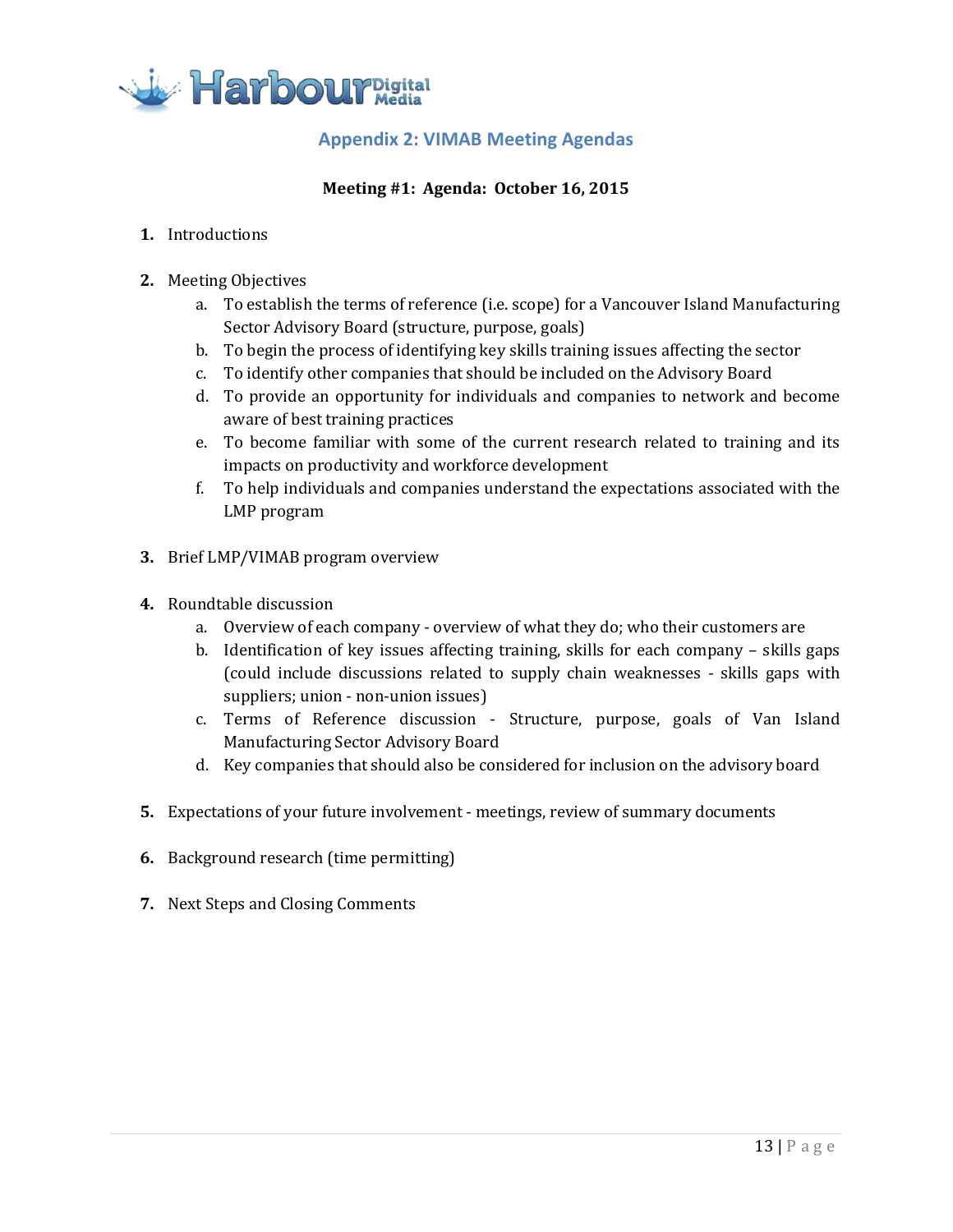

#### **Meeting #2: Agenda: November 26, 2015**

- **1.** Introductions
	- a. New members to provide company background as well as an overview of their role in the company
- **2.** Meeting Objectives
	- a. To provide members of the VIMAB with the opportunity to discuss training and development issues that impact the manufacturing sector on Vancouver Island;
	- b. To provide input into the future collection of labour market information that will impact training and development strategies and initiatives for the sector; and
	- c. To provide sector leaders with the opportunity to engage in dialogue related to training and development.
- **3.** Labour Market Partnership Program overview Ministry Presentation (Kendra Greek, Ministry of Jobs, Tourism, and Skills Training)
- **4.** Summary of sector meetings and contacts John Juricic
- **5.** Summary of Issues to Date Barry Carbol
	- a. Review of issues identified through initial interviews and discussions
	- b. Comments and feedback from the Board members
- **6.** Roundtable Discussion ALL
	- a. Describing the labour market for the manufacturing sector on Vancouver Island
		- 1. Key questions to ask (What do Board members know about the sector and its labour market and training needs; what do the Board members feel they need to find out about the sector and its labour market and training needs?)
		- 2. Proposed research framework & survey and interview methods
- **7.** Next Steps
	- a. Review final report for Phase 1 Engagement
	- b. Begin Phase 2 Labour Market Information Research
- **8.** Concluding Remarks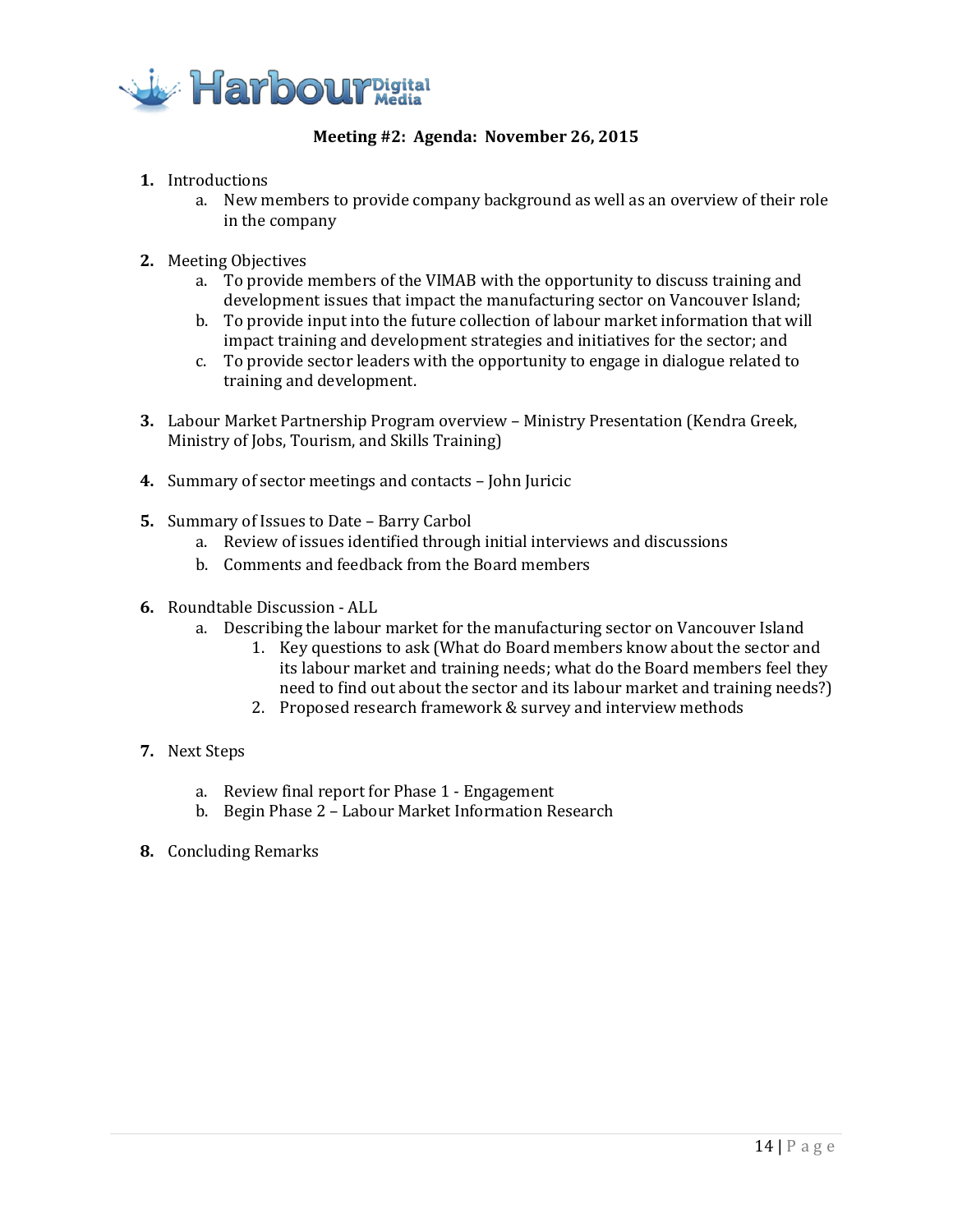

## **Appendix 3: Summary Employer In-kind Contributions**

<span id="page-14-0"></span>The estimated in-kind contributions of employers for each of the three engagement strategy development areas are estimated as follows:

1. Engage key sector partners

Estimated employer costs associated with this phase are:

- a. Telephone contact with each of the key sector partners: 7 partners x 0.5 hours x  $$150/hour = $525$
- b. Initial individual face to face meetings with key partners: 7 partners x 2 hours x  $$150/hour = $2100$

**Total: \$2,625**

2. Expanding the network

Estimated employer costs associated with this phase are:

- a. Follow-up telephone contact with 20 additional contacts based on initial key partner discussions: 20 potential partners x 0.5 hours x  $$150/hour = $1,500$
- b. Initial network meeting (invitees based on initial face to face and telephone meetings): 15 potential advisory board members x 2 hours x  $$150/hour = $4500$
- c. Travel costs: 15 invitees x  $$100/$ invitee =  $$1500$

#### **Total: \$7,500**

3. Establish the advisory board

Estimated employer costs associated with this phase are:

- a. Meetings of the advisory board: 10 members x 4 hours x  $$150/hour = $6,000$
- b. Travel costs for advisory board meeting: 10 members x \$100/member = \$1000
- c. Review of documents and findings: 10 members x 2 hours x  $$150/hour = $3000$

#### **Total: \$10,000**

#### **Total Estimated Employer In-kind contribution: \$20,125**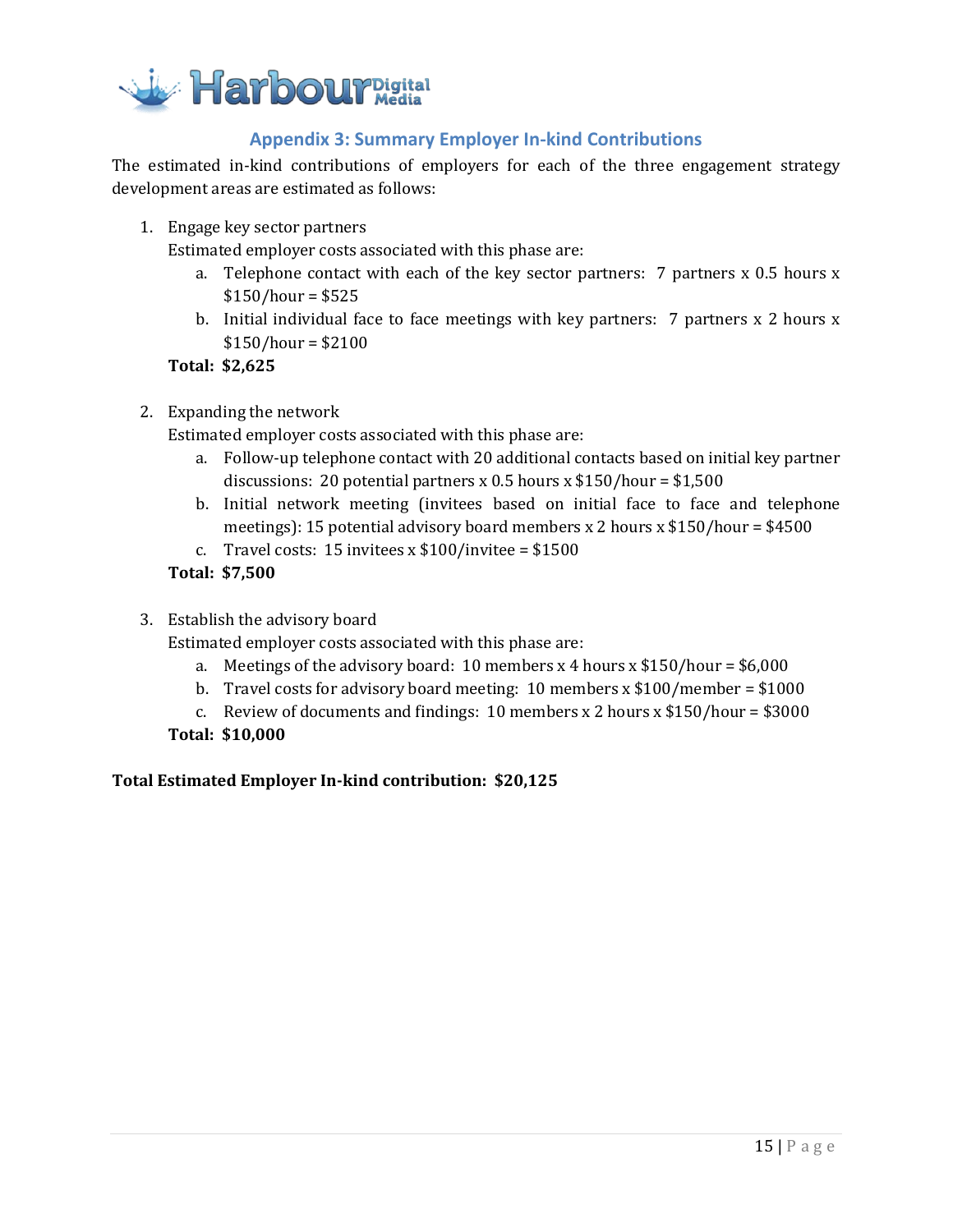

# **Appendix 4: Proposed LMP Research Framework**

#### <span id="page-15-0"></span>**Topic:**

Determining the Training and Development Needs of Vancouver Island Manufacturing Sector

#### **Objectives:**

- 1. To describe the labour market issues and needs of the Vancouver Island Manufacturing sector; and
- 2. To recommend future directions for learning and training strategy development for the sector.

#### **Methodology:**

The research approach used will involve both primary and secondary data collection and analysis. Primary research will involve the collection of data through sector surveys and interviews of key individuals and companies. Secondary research will include a review of data from a variety of provincial and federal government sources, sector organizations, and other organizations that have conducted recent labour market research in the sector. A list of labour market information sources provided on the last page of this appendix will be used as a starting point for the secondary research undertaken in Phase 2.

The research process will involve the following steps:

#### **Step 1: Review Current Labour Market Information for the Sector**

1. Review current labour market information (secondary research sources) for the sector in order to arrive at a preliminary description of the sector characteristics and potential labour market issues that the sector is facing now or could be in the future.

#### **Step 2: Conduct Primary Research for the Sector**

- 1. Develop online survey tools to determine the training and development needs of the sector.
- 2. Conduct an online survey which will be distributed to sector companies based on lists provided by industry organizations, chambers of commerce, and through HDM's research.
- 3. Develop interview protocols.
- 4. Interview leaders from key sector companies.

#### **Step 3: Analyze the Results**

- 1. Analyze the information reviewed from secondary sources.
- 2. Analyze and summarize the survey data collected.
- 3. Analyze and summarize the interview data collected.
- 4. Develop key sector descriptors.
	- a. company profiles;
	- b. size (no. of employees);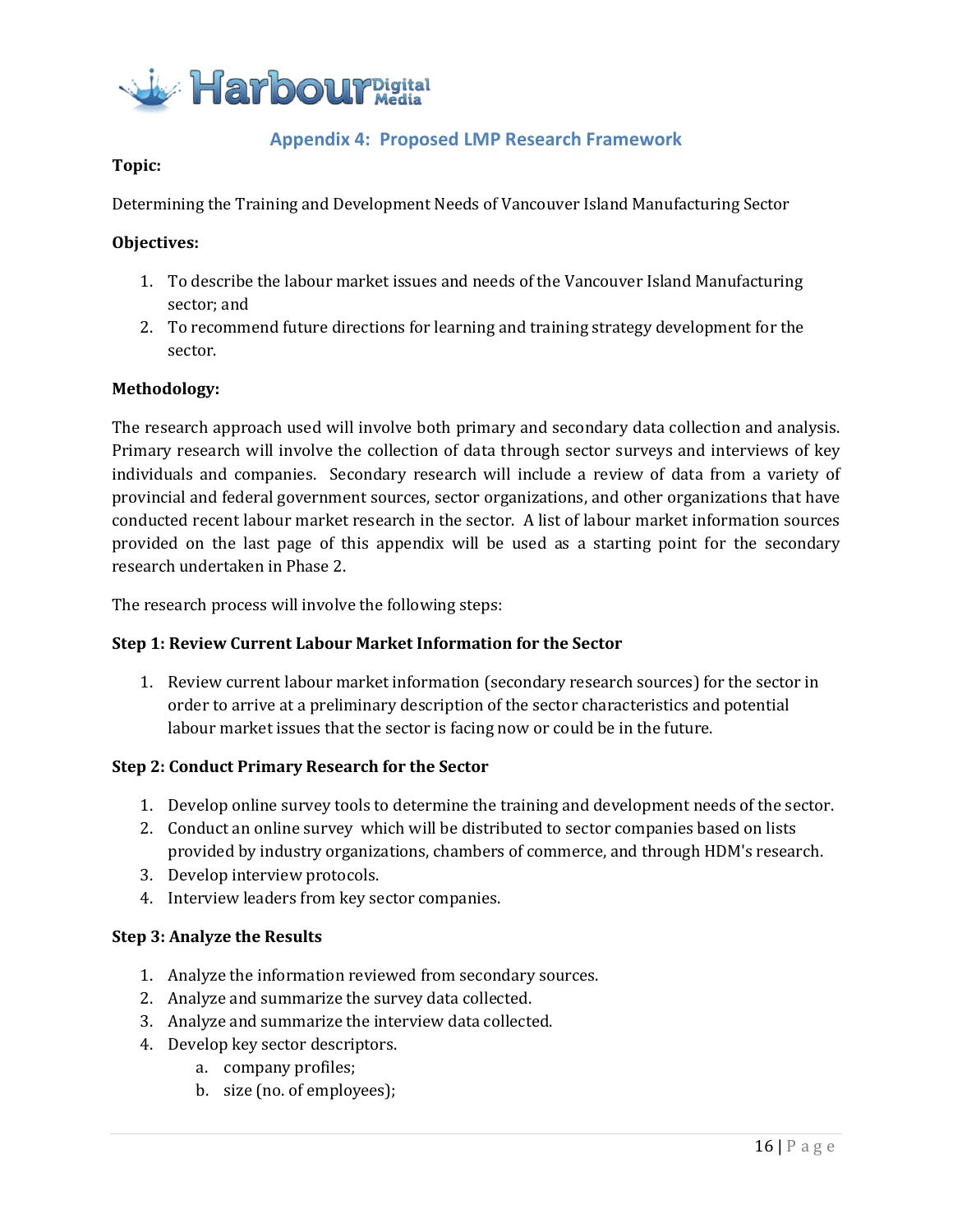

- c. type of manufacturing;
- d. market reach (domestic, export); and
- e. types of jobs and links to National Occupational Classification (NOC) categories.

#### **Step 4: Conclusions and Recommendations**

- 1. Summarize conclusions arising from the analysis.
- 2. Develop sector recommendations including implications for strategy development related to learning and development(Phase 3).

#### **Step 5: Review Findings**

- 1. Phase 2 report reviewed by the Advisory Board (VIMAB).
- 2. Recommended changes incorporated into a final draft of the Phase 2 report.

#### **Labour Market Research – Background for Research Framework**

- 1. Canadian Labour Market Research Network <http://www.clsrn.econ.ubc.ca/home.php>
- 2. Local Labour Market Plan example of components that might be included in a local labour market plan for Vancouver Island's manufacturing sector http://www.workforceplanningboard.com/Files/English/2014 Labour Report web.pdf
- 3. Service Canada <http://www.servicecanada.gc.ca/eng/about/publication/jobseek/lminfo.shtml>
- 4. Employment and Social Development Canada <http://www.edsc.gc.ca/eng/jobs/lmi/index.shtml>- includes the NOC, economic and environmental scans, occupational outlook
- 5. BC Employment Trends (industry highlights) <https://www.workbc.ca/Statistics/Regional-Profiles/8>and statistics including information about Vancouver Island and labour market outlook for the region – (includes estimated job openings, median wage rate, and NOC codes – see p. 20 and following [https://www.workbc.ca/WorkBC/media/WorkBC/Documents/Region\\_PDF/BC\\_REPORT.p](https://www.workbc.ca/WorkBC/media/WorkBC/Documents/Region_PDF/BC_REPORT.pdf) [df](https://www.workbc.ca/WorkBC/media/WorkBC/Documents/Region_PDF/BC_REPORT.pdf)
- 6. Employment and Social Development Canada Labour Market Bulletins <http://www.esdc.gc.ca/eng/jobs/lmi/publications/bulletins/bc/jul2015.shtml>
- 7. Industry Canada might look at export information [http://www.ic.gc.ca/eic/site/icgc.nsf/eng/h\\_07042.html?Open&src=mm2](http://www.ic.gc.ca/eic/site/icgc.nsf/eng/h_07042.html?Open&src=mm2)
- 8. Conference Board of Canada employability skills could be used as a basis for survey questions [http://www.conferenceboard.ca/topics/education/learning-tools/employability](http://www.conferenceboard.ca/topics/education/learning-tools/employability-skills.aspx)[skills.aspx](http://www.conferenceboard.ca/topics/education/learning-tools/employability-skills.aspx)
- 9. Labour market framework this Ontario publication contains useful definitions and LMI interpretation information

<https://www.tcu.gov.on.ca/eng/labourmarket/currenttrends/docs/guide.pdf>

10. UpJohn research on optimal Labour Market Information systems [http://research.upjohn.org/cgi/viewcontent.cgi?article=1025&context=up\\_technicalreport](http://research.upjohn.org/cgi/viewcontent.cgi?article=1025&context=up_technicalreports) [s](http://research.upjohn.org/cgi/viewcontent.cgi?article=1025&context=up_technicalreports)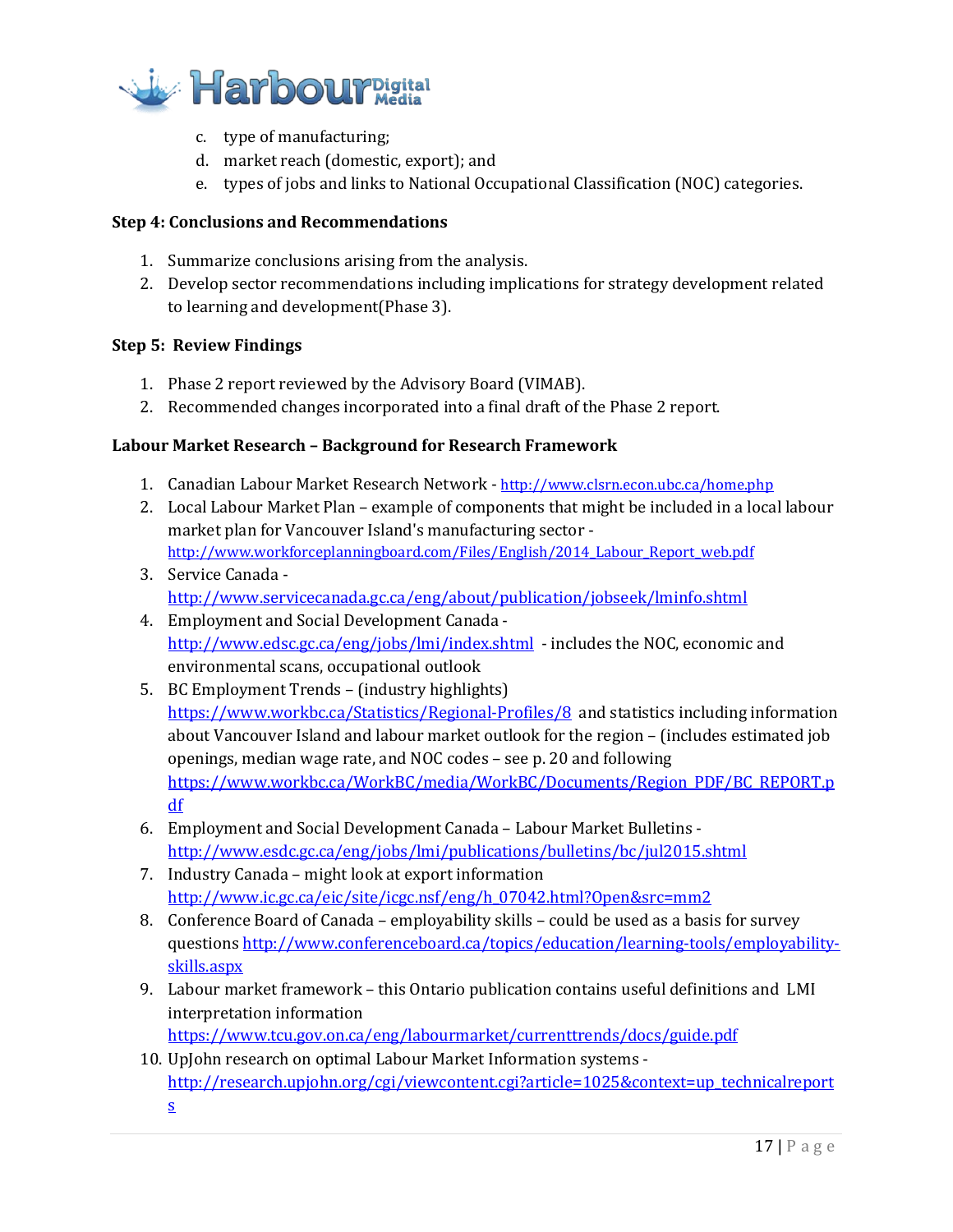

- 11. Yukon labour market information strategy <http://labourmarketframeworkyukon.com/system/PDF/LMI%20strategy.pdf>
- 12. UK Information to Local Intelligence: Guidance on Local Labour Market Assessments [https://www.gov.uk/government/uploads/system/uploads/attachment\\_data/file/346923](https://www.gov.uk/government/uploads/system/uploads/attachment_data/file/346923/Local_LMI_Guidance_Aug14_FINAL_with_covers_v3.pdf) [/Local\\_LMI\\_Guidance\\_Aug14\\_FINAL\\_with\\_covers\\_v3.pdf](https://www.gov.uk/government/uploads/system/uploads/attachment_data/file/346923/Local_LMI_Guidance_Aug14_FINAL_with_covers_v3.pdf)
- 13. Elements of a conceptual framework useful reference for building a conceptual frameworks to underpin the LMI research <http://ejournals.library.ualberta.ca/index.php/IJQM/article/view/6118>

In addition to these sources the following background articles and resources have also been reviewed by HDM in preparation for a more detailed literature review in support of the secondary research that will be done as a part of Phase 2.

1. American Society for Training and Development. (2012). *Bridging the Skills Gap - Help Wanted, Skills Lacking: Why the Mismatch in Today's Economy?* Alexandria, VA: ASTD.

This American study looks at the role of training and education and the need for collaboration among all sectors of the economy to meet current and future skills needs.

2. Australian Workforce and Productivity Agency. (2013). *Human Capital and Productivity - Literature Review.* Canberra, AU: Australian Workforce and Productivity Agency.

This literature review is of interest since it is one of a few that makes direct reference to the link between learning and productivity. One of the key issues identified is the link between leadership, management and productivity. This is an issue that has been identified in preliminary discussions with the members of VIMAB.

3. Balakrishnan, J., Eliasson, J., & Sweet, T. (2007). Factors Affecting the Evolution of Manufacturing in Canada: An Historical Perspective. *Journal of Operations Management , 25* (2), pp. 260-283.

This paper provides useful background on the evolution of the manufacturing sector in Canada. The role and impact of factors such as transportation, foreign investment, and government support for industry and the impact on manufacturing is reviewed.

4. Burt, M., & Poulin, V. (2008). *Key Economic and Labour Force Issues Facing Canada's Manufacturing Sector.* Ottawa, ON: Conference Board of Canada.

In this report, The Conference Board of Canada examines how factors such as globalization and the aging workforce are affecting the performance of the manufacturing sector, as well as its labour force. The sector's recent performance and that of its subsectors are examined, and the factors that are influencing the sector's growth are discussed in detail. In addition, the characteristics of the sector's labour force are discussed. The report ends with a discussion of the major human resources challenges that the sector will face in the coming years and how the sector might respond to the various challenges it faces.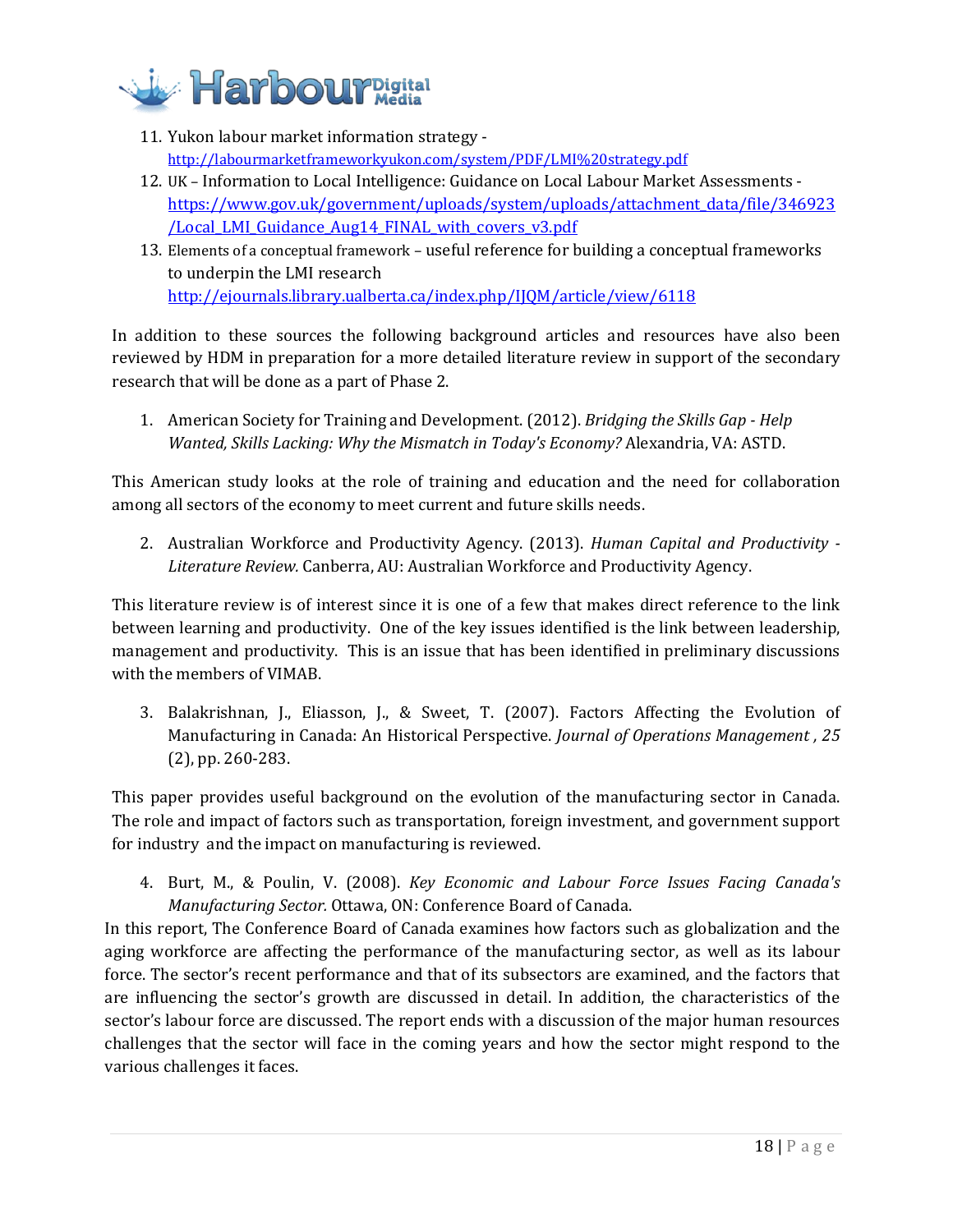

5. Canadian Manufacturers and Exporters (CME). (2012). *Labour Market Information Research for the BC Manufacturing Sector.* Vancouver, BC: CME.

This is the most recent report of the CME and while it provides some useful insights into the BC manufacturing sector, discussion concerning manufacturing on Vancouver Island are limited and in some cases absent. Nonetheless, it can and should be used to inform discussions of the VIMAB since many of its conclusions could be broadly applicable on the island but would need to be verified.

6. Gosling, M. (2009). *Positioning Paper - Business Performance and Skills.* London, UK: City & Guilds Centre for Skills Development.

This UK paper explores the links between skills and business performance. It also considers how training should be tailored, together with the way in which it interacts with other factors impacting on business performance. The paper provides useful background on how to undertake the research that is necessary to arrive at industry-specific training strategies.

7. Harvey, O., & Harris, P. (2008). *The Skills-Productivity Nexus: Connecting Industry Training and Business Performance.* Wellington, NZ: New Zealand Department of Labour & Industry Training Federation.

This New Zealand report provides an overview of research related to productivity initiatives in the manufacturing, textile and agriculture sectors. It provides a summary of practical interventions that have been demonstrated to improve productivity and efficiency.

8. International Labour Office. (2010). *A Skilled Workforce for Strong, Sustainable and Balanced Growth: A G20 Training Strategy.* Geneva Switzerland: International Labour Office.

G20 partners have adopted a framework for sustainable development and growth that acknowledges the role of skills development. The G20 has been working with the ILO on a training and development strategy that involves employers and workers. These broad strategies and directions should also inform discussions that the member companies of the VIMAB participate in and the development of labour market information gathering for the sector.

9. International Labour Office. (2008). *Skills for improved productivity, employment growth and development.* Geneva, Switzerland: International Labour Office.

This report focuses on a number of skills development issues. The ones that are most pertinent to the VIMAB discussions relate to skills and productivity in the workplace and along value chains.

10. Kim, Y., & Ployhart, R. (2014). The Effects of Staffing and Training on Firm Productivity and Profit Growth Before, During, and After the Great Recession. *Journal of Applied Psychology , 99* (3), pp. 361-389.

This study integrates research from strategy, economics, and applied psychology to examine how organizations may leverage their human resources to enhance firm performance and competitive advantage. Staffing and training are key human resource management practices used to achieve firm performance through acquiring and developing human capital resources. However, little